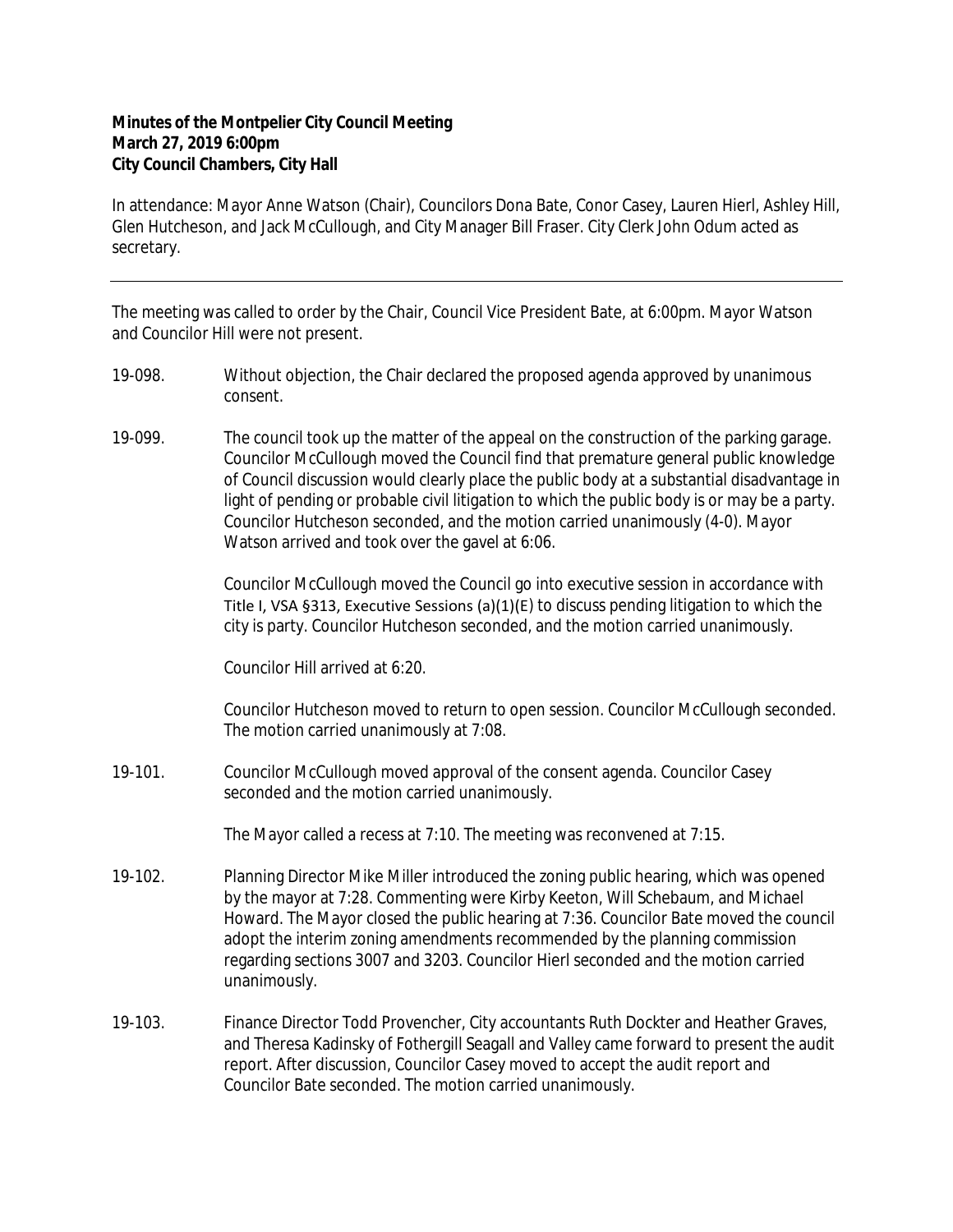- 19-104. Fred Connor came forward for the discussion of his request for tax stabilization. After discussion, Councilor Bate moved to amend the April 2018 tax stabilization award to Connor Brothers at the Montpelier Armory LLC to level 4 tax stabilization benefit to 50% for 10 years. Councilor McCullough seconded, and the motion carried 4-2, with Councilors Casey and Hill voting nay.
- 19-105. Tim Labombard, Larry Moquin, and Danielle Bombardier came forward for discussion of a possible responsible employer ordinance. Comments were offered by Tiffany and Daniel Beauvin. No formal action was taken.
- 19-100. Tom Mulholland came forward to discuss an issue with unplowed snow near his residence.
- 19-106. City Manager Bill Fraser opened the discussion of a possible rental unit inspection program. Planning Director Miller came forward for the discussion. Kevin Casey participated, as well as Laura Gephardt. No formal action taken.
- 19-107, 19-108 For a discussion of appoints to the Tree Board and the Conservation Commission, Councilor McCullough moved the Council conduct the discussion in Executive Session in accordance with Title I, VSA §313, Executive Sessions (a)(3) the appointment or employment or evaluation of a public officer or employee. Councilor Bate seconded. The motion carried unanimously at 9:34.

Councilor Hill moved the Council come out of executive session. Councilor Bate seconded. The motion carried unanimously at 9:46. Councilor McCullough then moved the Council make the following appointments: Shawn White to Tree Board, Stephen Syz to Conservation Commission. Councilor Hill seconded and the motion carried unanimously.

19-110. Councilor Bate reported that the microtransit group has been meeting and will put out a white paper. They are also discussing routes with GMTA routes. Brief discussion followed before she further noted that the Park Commission was pleased with their new truck.

> Councilor Casey reported on the status of the non-citizen voting charter change proposal, suggesting council action.

Councilor Hutcheson was pleased about the river thawing and also reported that he had great conversations with Another Way. Finally, he reminded listeners of his weekly constituent meetings at Bagito's.

Councilor Hierl offered a brief Social Justice Committee report.

19-111. The Mayor broached the idea of changing any new or improved Recreation Department facility to a biodiesel heating system. She also noted that the City Hall art committee had an upcoming meeting. Brief discussion followed.